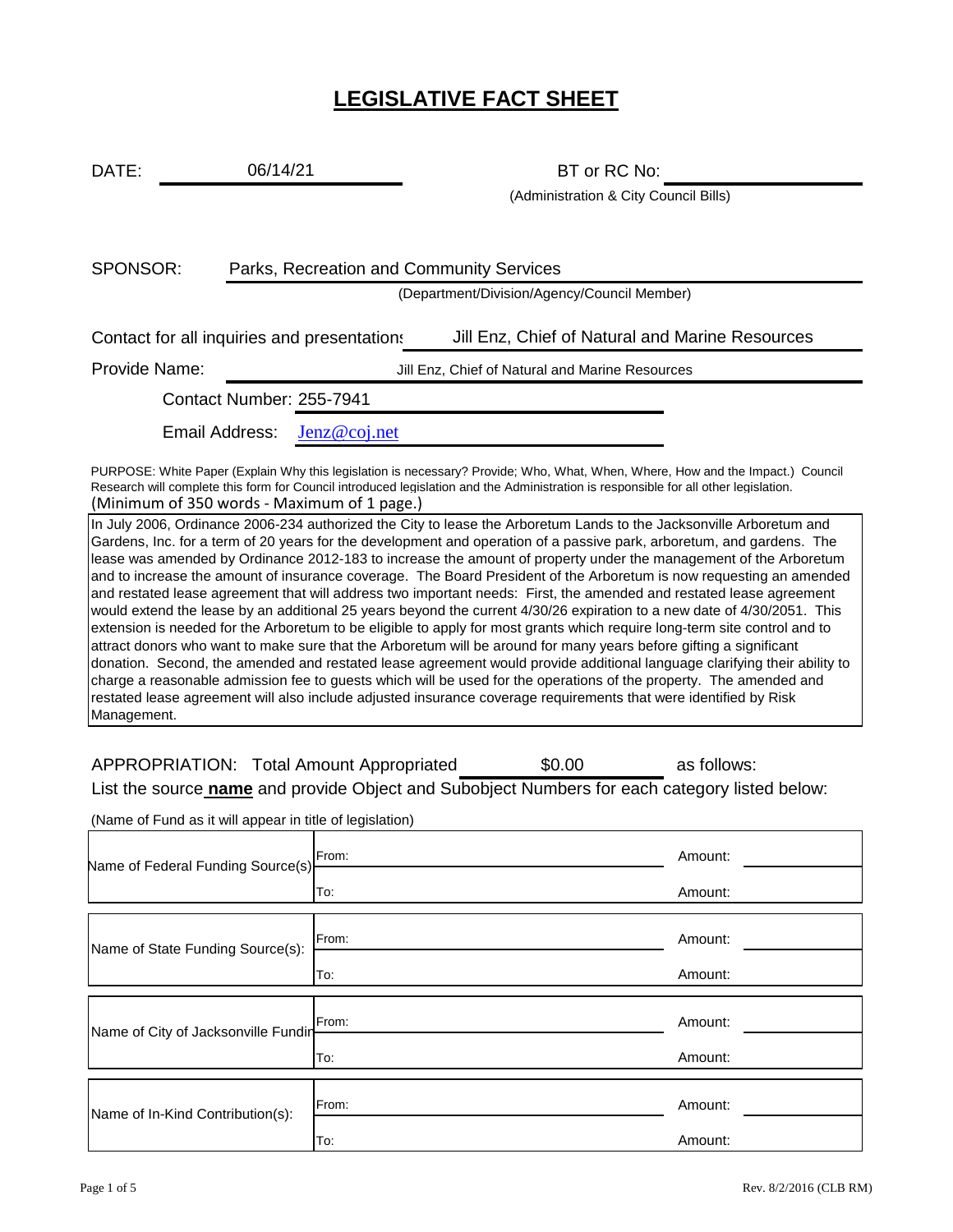| Name & Number of Bond | From: | Amount: |
|-----------------------|-------|---------|
| Account(s):           | To:   | Amount: |
|                       |       |         |

#### PLAIN LANGUAGE OF APPROPRIATION / FINANCIAL IMPACT / OTHER:

Explain: Where are the funds coming from, going to, how will the funds be used? Does the funding require a match? Is the funding for a specific time frame? Will there be an ongoing maintenance? … and staffing obligation? Per Chapters 122 & 106 regarding funding of anticipated post-construction operation costs.

(Minimum of 350 words - Maximum of 1 page.)

No funding commitment. Legislation is for an amended and restated lease agreement for operation of the Jacksonville Arboretum and Gardens.

ACTION ITEMS: Purpose / Check List. If "Yes" please provide detail by attaching justification, and code provisions for each.

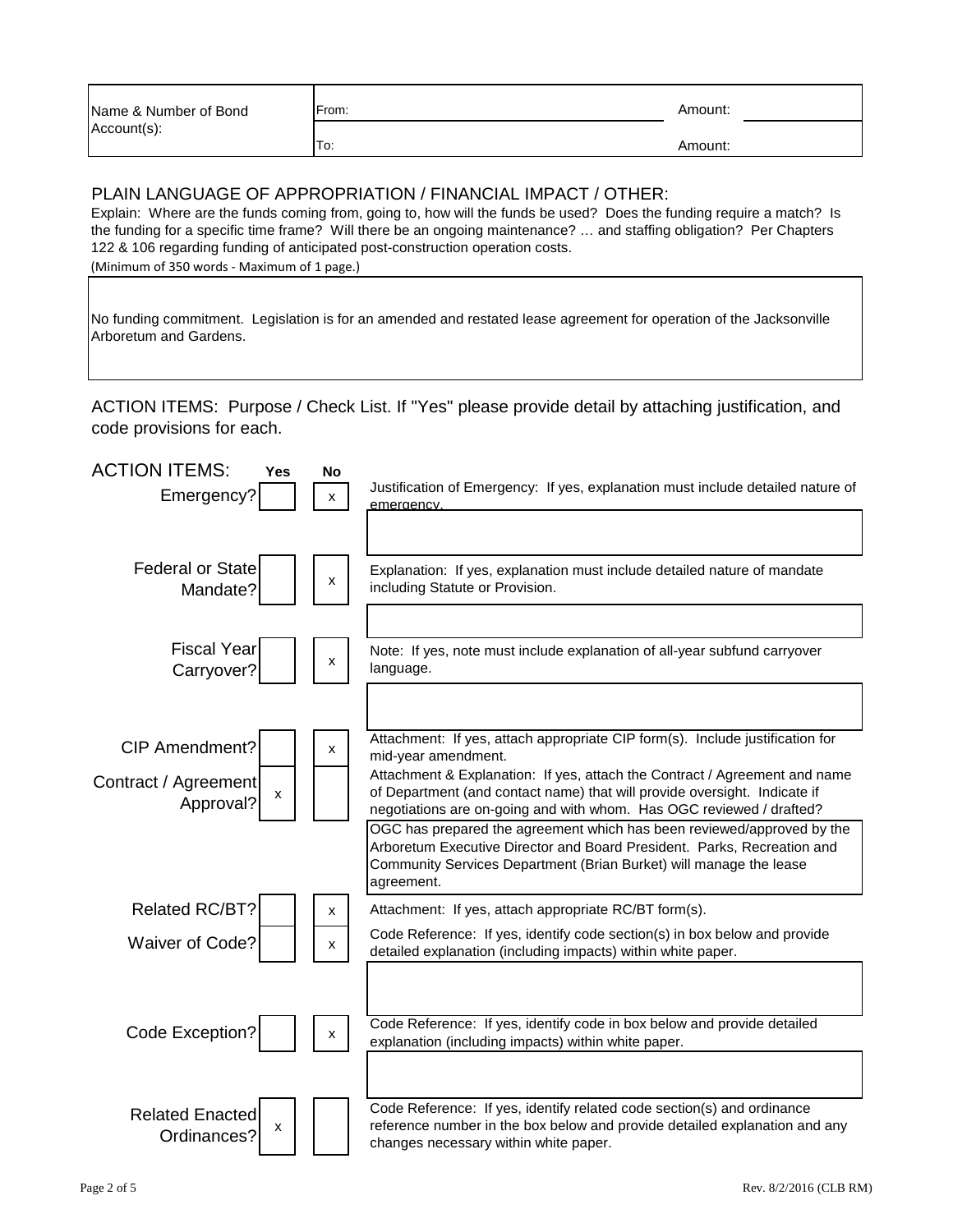2006-234 and 2012-183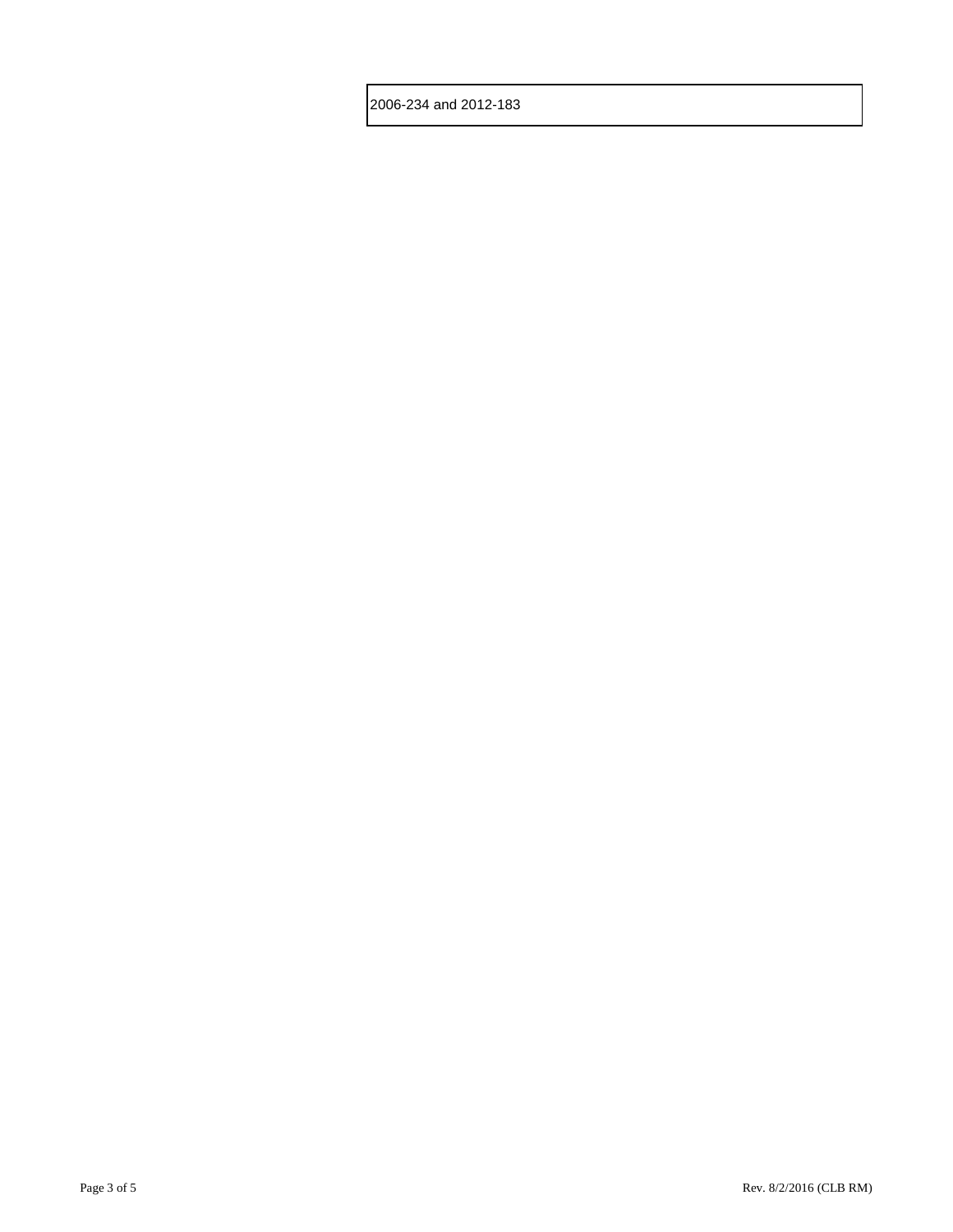ACTION ITEMS CONTINUED: Purpose / Check List. If "Yes" please provide detail by attaching justification, and code provisions for each.

| <b>ACTION ITEMS:</b>                                                        | Continuation of<br>Grant?                                                   | Yes<br>No<br>X |  | Explanation: How will the funds be used? Does the funding require a match?<br>Is the funding for a specific time frame and/or multi-year? If multi-year, note<br>year of grant? Are there long-term implications for the General Fund?                                             |  |
|-----------------------------------------------------------------------------|-----------------------------------------------------------------------------|----------------|--|------------------------------------------------------------------------------------------------------------------------------------------------------------------------------------------------------------------------------------------------------------------------------------|--|
|                                                                             | <b>Surplus Property</b><br>Certification?<br>Reporting<br>Requirements?     | X.<br>x        |  | Attachment: If yes, attach appropriate form(s).<br>Explanation: List agencies (including City Council / Auditor) to receive reports<br>and frequency of reports, including when reports are due. Provide<br>Department (include contact name and telephone number) responsible for |  |
| Date: $6/5/2$<br>Division Chief:<br>gnature)<br>Prepared By:<br>(signature) |                                                                             |                |  |                                                                                                                                                                                                                                                                                    |  |
|                                                                             |                                                                             |                |  | <b>ADMINISTRATIVE TRANSMITTAL</b>                                                                                                                                                                                                                                                  |  |
| To:                                                                         |                                                                             |                |  | MBRC, c/o Jasmine Jordan, Budget Office, St. James Suite 325                                                                                                                                                                                                                       |  |
| Thru:                                                                       |                                                                             |                |  | Daryl Joseph, Director, Parks, Recreation and Community Services Department                                                                                                                                                                                                        |  |
|                                                                             | (Name, Job Title, Department)                                               |                |  |                                                                                                                                                                                                                                                                                    |  |
|                                                                             | Phone:                                                                      | 255-7903       |  | E-mail: DJoseph@coj.net                                                                                                                                                                                                                                                            |  |
| From:                                                                       | Daryl Joseph, Director, Parks, Recreation and Community Services Department |                |  |                                                                                                                                                                                                                                                                                    |  |
|                                                                             |                                                                             |                |  | Initiating Department Representative (Name, Job Title, Department)                                                                                                                                                                                                                 |  |
|                                                                             | Phone: 255-7903                                                             |                |  | E-mail: DJoseph@coj.net                                                                                                                                                                                                                                                            |  |
|                                                                             |                                                                             |                |  | Primary Daryl Joseph, Director, Parks, Recreation and Community Services Department                                                                                                                                                                                                |  |

- CONTACT: (Name, Job Title, Department) Phone: 255-7903 E-mail: DJoseph@coj.net
- Leeann Krieg, Director of Intergovernmental Affairs, Office of the Mayor CC: Phone: 255-5015 E-mail: Leeannk@coj.net

 $\bar{z}$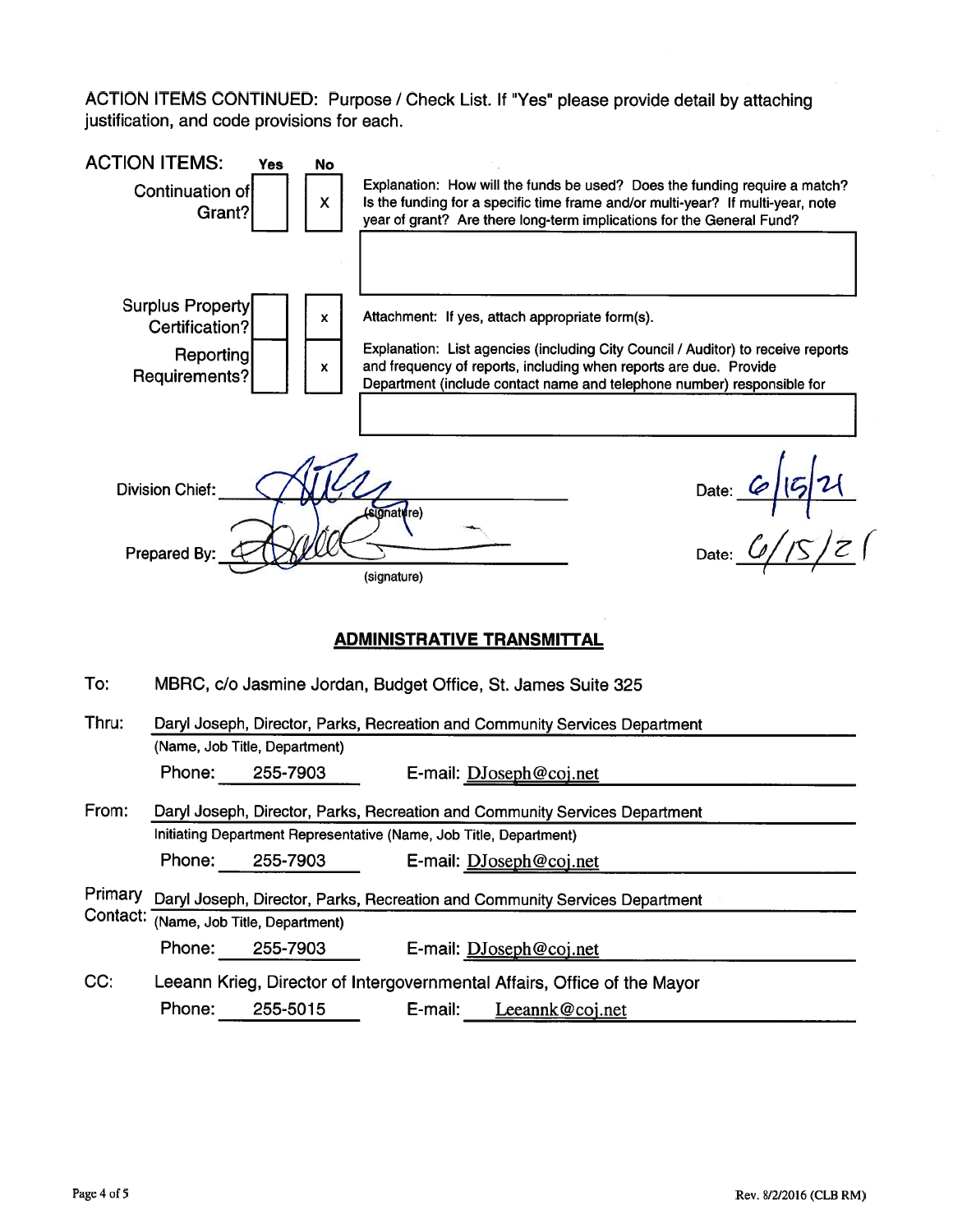### **COUNCIL MEMBER / INDEPENDENT AGENCY / CONSTITUTIONAL OFFICER TRANSMITTAL**

| To:     | Peggy Sidman, Office of General Counsel, St. James Suite 480            |                     |         |                                                                          |
|---------|-------------------------------------------------------------------------|---------------------|---------|--------------------------------------------------------------------------|
|         | Phone:                                                                  | 904-630-4647        |         | E-mail: $psilon@coj.net$                                                 |
| From:   |                                                                         |                     |         |                                                                          |
|         | Initiating Council Member / Independent Agency / Constitutional Officer |                     |         |                                                                          |
|         | Phone:                                                                  |                     | E-mail: |                                                                          |
| Primary |                                                                         |                     |         |                                                                          |
|         | Contact: (Name, Job Title, Department)                                  |                     |         |                                                                          |
|         | Phone:                                                                  |                     | E-mail: |                                                                          |
| CC:     |                                                                         |                     |         | Leeann Krieg, Director of Intergovernmental Affairs, Office of the Mayor |
|         |                                                                         | Phone: 904-255-5015 | E-mail: | Leeannk@coj.net                                                          |
|         |                                                                         |                     |         |                                                                          |

Legislation from Independent Agencies requires a resolution from the Independent Agency Board approving the legislation.

| Independent Agency Action Item: | Yes | No |                                                                                                 |
|---------------------------------|-----|----|-------------------------------------------------------------------------------------------------|
| Boards Action / Resolution?     |     |    | Attachment: If yes, attach appropriate documentation. If no,<br>when is board action scheduled? |
|                                 |     |    |                                                                                                 |

## **FACT SHEET IS REQUIRED BEFORE LEGISLATION IS INTRODUCED**